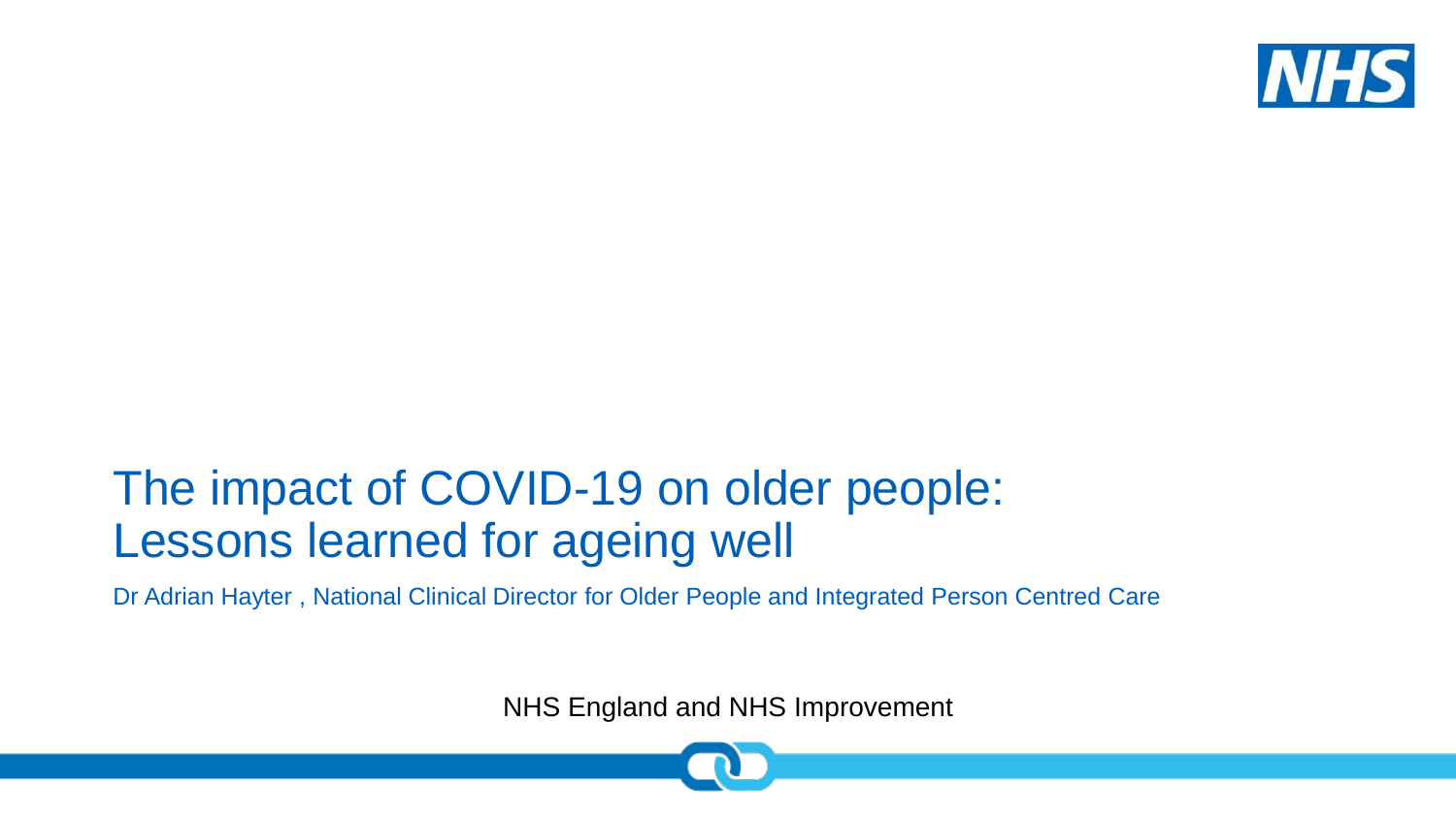

### Introduction

Today I'll be talking about:

- What the evidence tells us about the impact of COVID-19 on older people
- The support the NHS provided during the pandemic in the community
	- Enhanced Health in Care Homes (EHCH)
	- COVID vaccination programme
	- Discharge to assess
	- COVID oximetry@home
- How this builds on the NHS Long Term Plan: 2hr crisis response, EHCH, anticipatory care
- Future ambitions for community services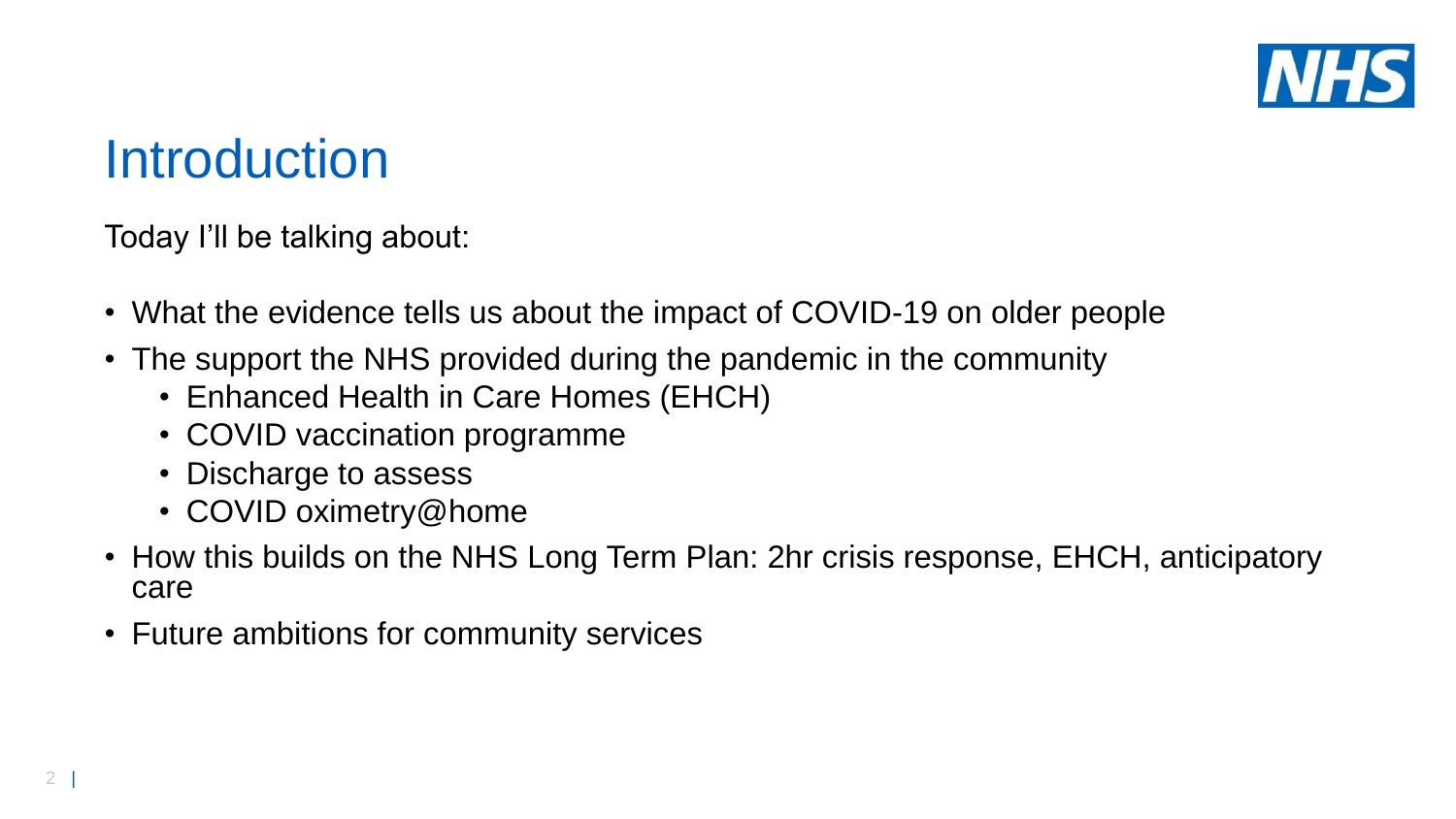# What the evidence tells us



The experience of people approaching later life in lockdown: The impact of [COVID-19 on 50-70-year olds in England | Centre for Ageing Better \(ageing](https://ageing-better.org.uk/publications/experience-people-approaching-later-life-lockdown-impact-covid-19-50-70-year-olds)better.org.uk)

This report finds that the lockdown has been tough on some – many people have seen their health deteriorate with more unhealthy behaviours. For the majority of 50 – 70 year olds surveyed, the pandemic has made no difference to their physical health **(69%)**

However, a significant minority – **one in five (22%)** – reported that their physical health is worse as a result of the pandemic.

"I feel my health has deteriorated since lockdown began…not enough exercise and eating unhealthily…not sure if it will impact me in the longterm, but I will try and get back to improving health after lockdown."

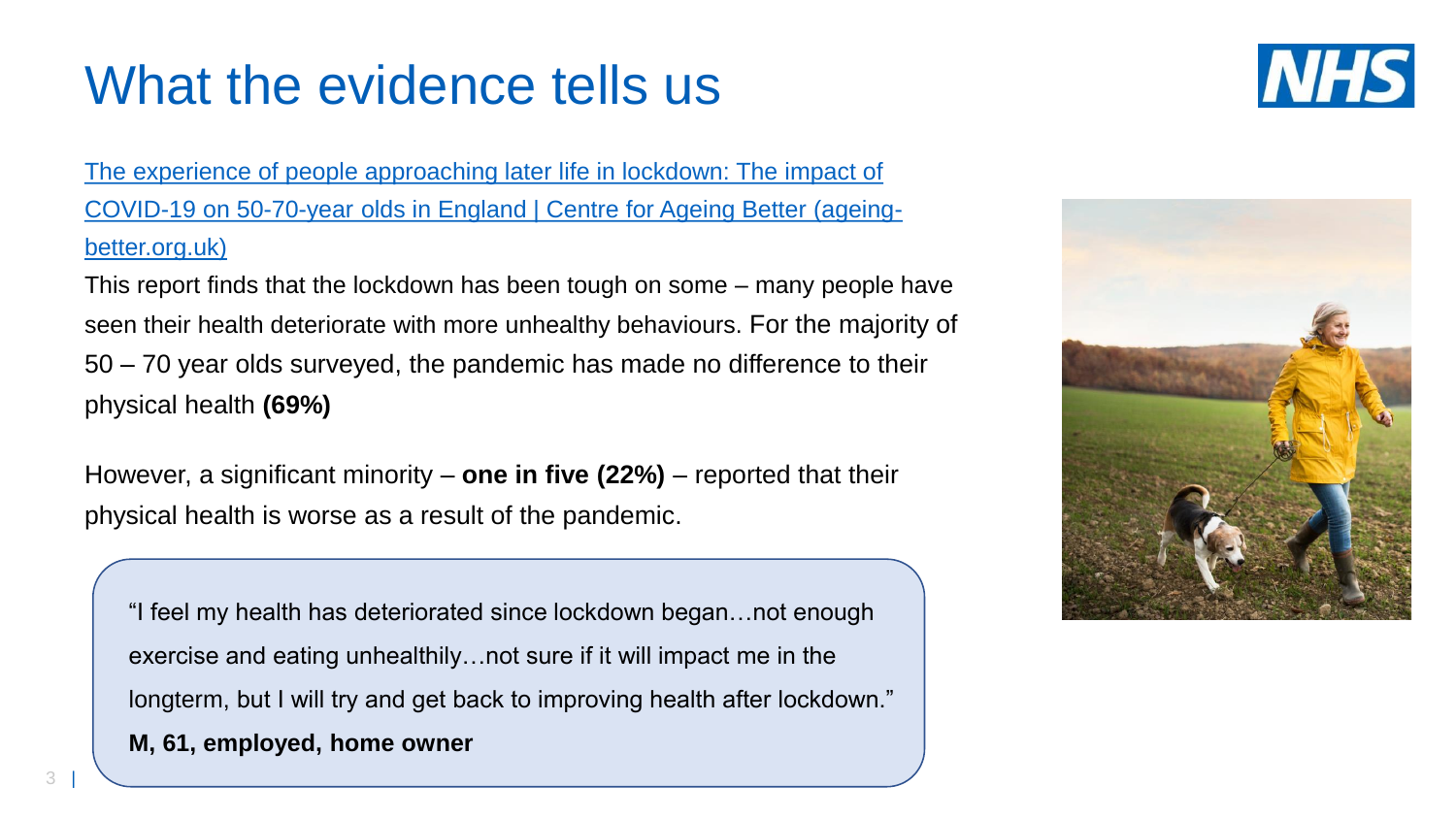# What the evidence tells us

### Age UK research on impact of the pandemic on our older population's health

This study shows that many older people are enduring increased and sometimes devastating levels of anxiety, in part because they know they are at serious risk from the virus – an invisible deadly enemy.

Months of being cooped up at home have led to muscle weakness – 'deconditioning' as clinicians term it - and sometimes a reduced sense of balance, increasing the risk of falls.

In answer to polling questions about how their health had changed since the start of the pandemic:

**NHS** 

1 in 3 respondents (**4.2million)** or 34% reported feeling more anxious since the start of the pandemic,

1 in 3 (**4.4million)** or 36% agreed they felt less motivated to do the things they enjoy,

Over a quarter **(3.2 million)** or 26% can't walk as far as they used to,

1 in 5 **(2.4 million)** or 20% are finding it harder to remember things,

1 in 5 **(2.3 million)** or 18% say they feel less steady on their feet,

2 in 3 (7.9million) or 64% felt less confident taking public transport, 2 in 5 **(5.3 million)** or 43% felt less confident going to the shops or 1 in 4 **(3.3million)** or 26% felt less confident spending time with family.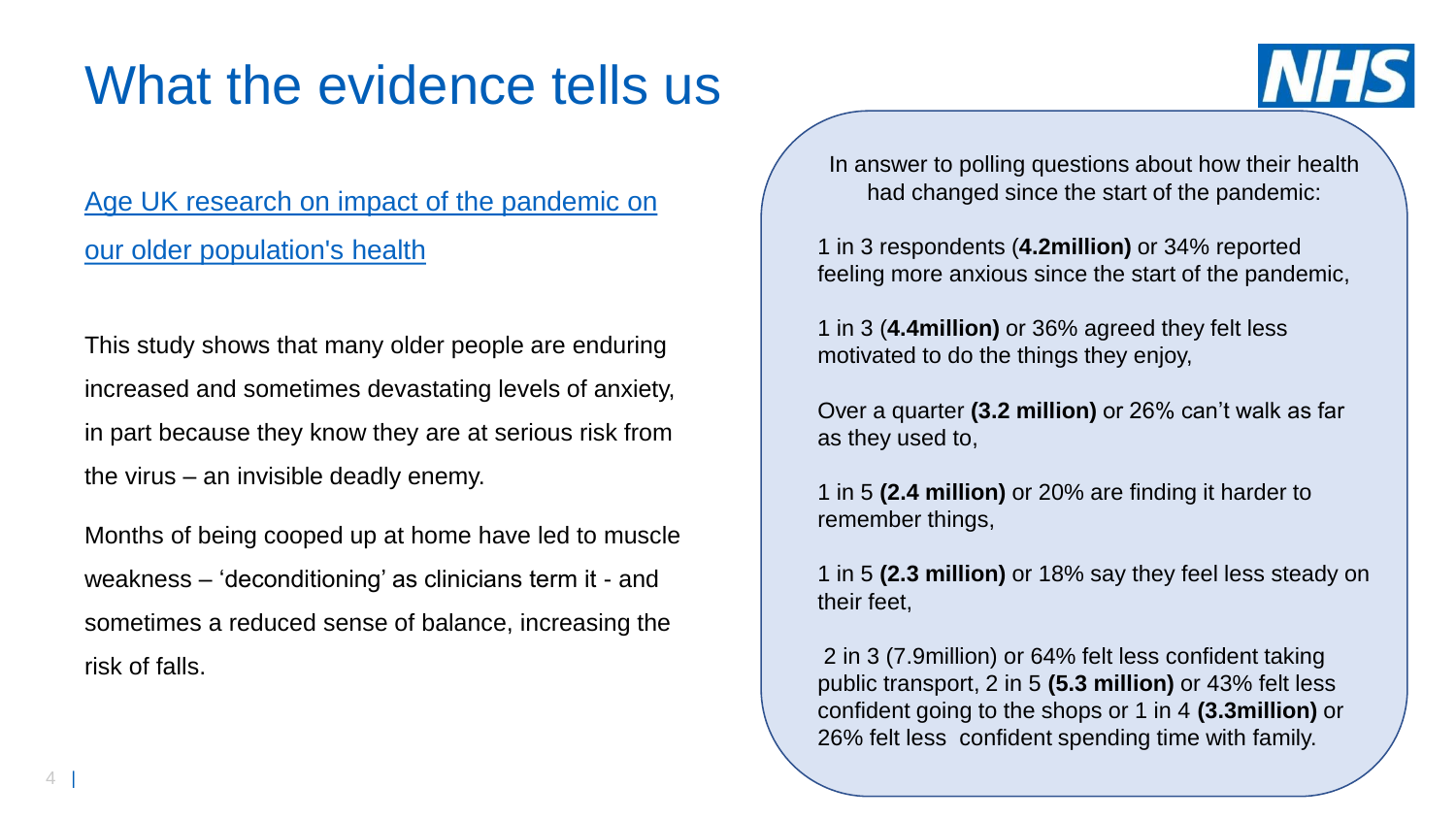# Support for older people during the pandemic





• every care home aligned to a named Primary Care Network with a named clinical lead

**NHS** 

- Weekly 'check in' primarily remotely, and usually by a multi-disciplinary team, to review high priority patients
- Development of personalised care and support plans for care home residents.
- pharmacy and medication support including medication reviews, and support with supply.

These contractual requirements for Primary Care Networks were fully implemented from 1 October 2020, with preparatory requirements completed by 31 July 2020.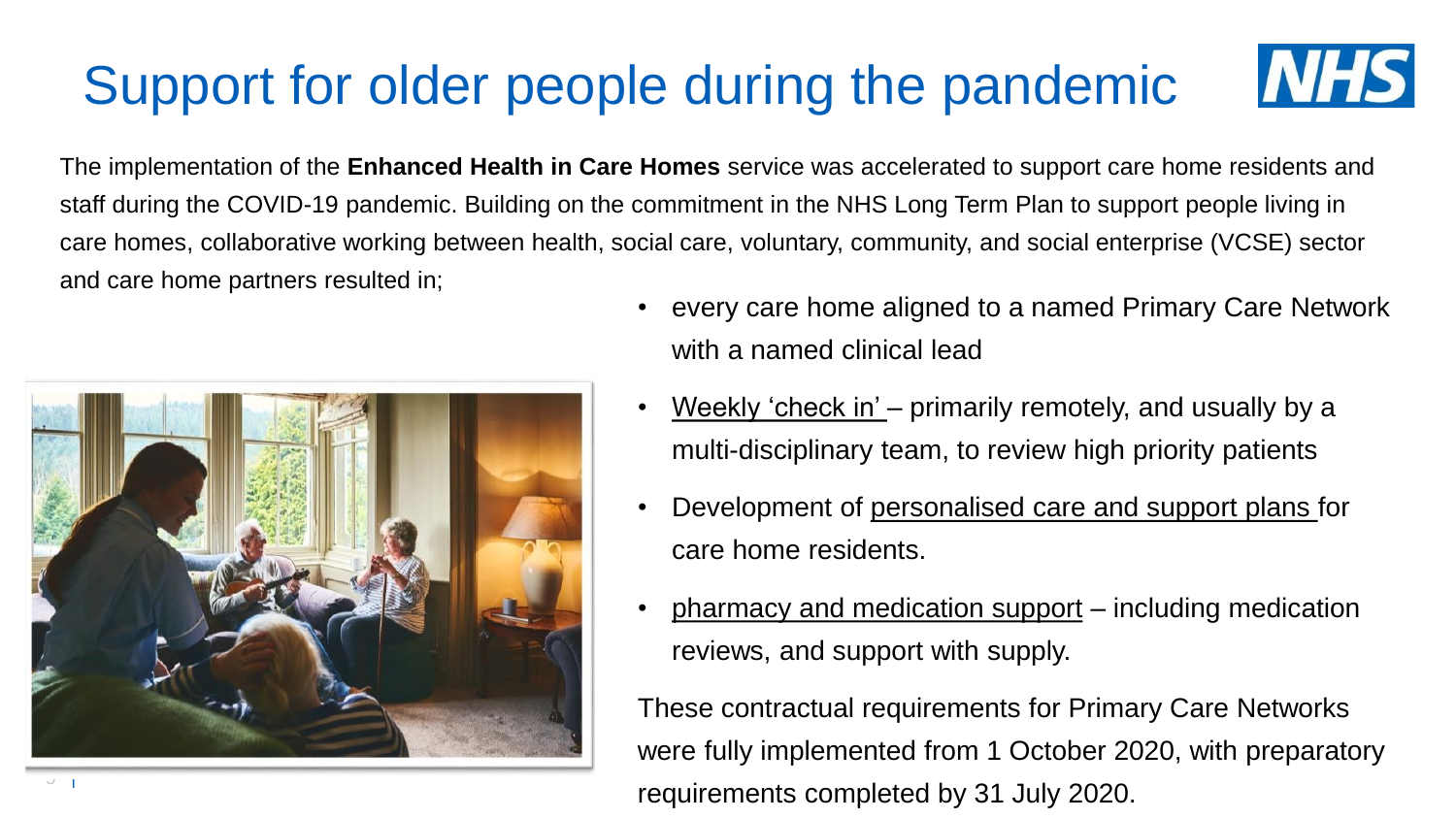# NHS COVID19 vaccination programme



**More than two million top up COVID-19 jabs have been delivered in just three weeks, as the NHS COVID-19 vaccination programme continues to protect those most at risk from coronavirus.** (10 October 21)

Currently, around four million people in England are eligible for a booster including health and care workers, those with underlying health conditions and people aged 50 and over.



The NHS delivered the world's first COVID vaccination outside of a clinical trial to 90 year old Margaret Keenan in Coventry on Tuesday 8 December 2020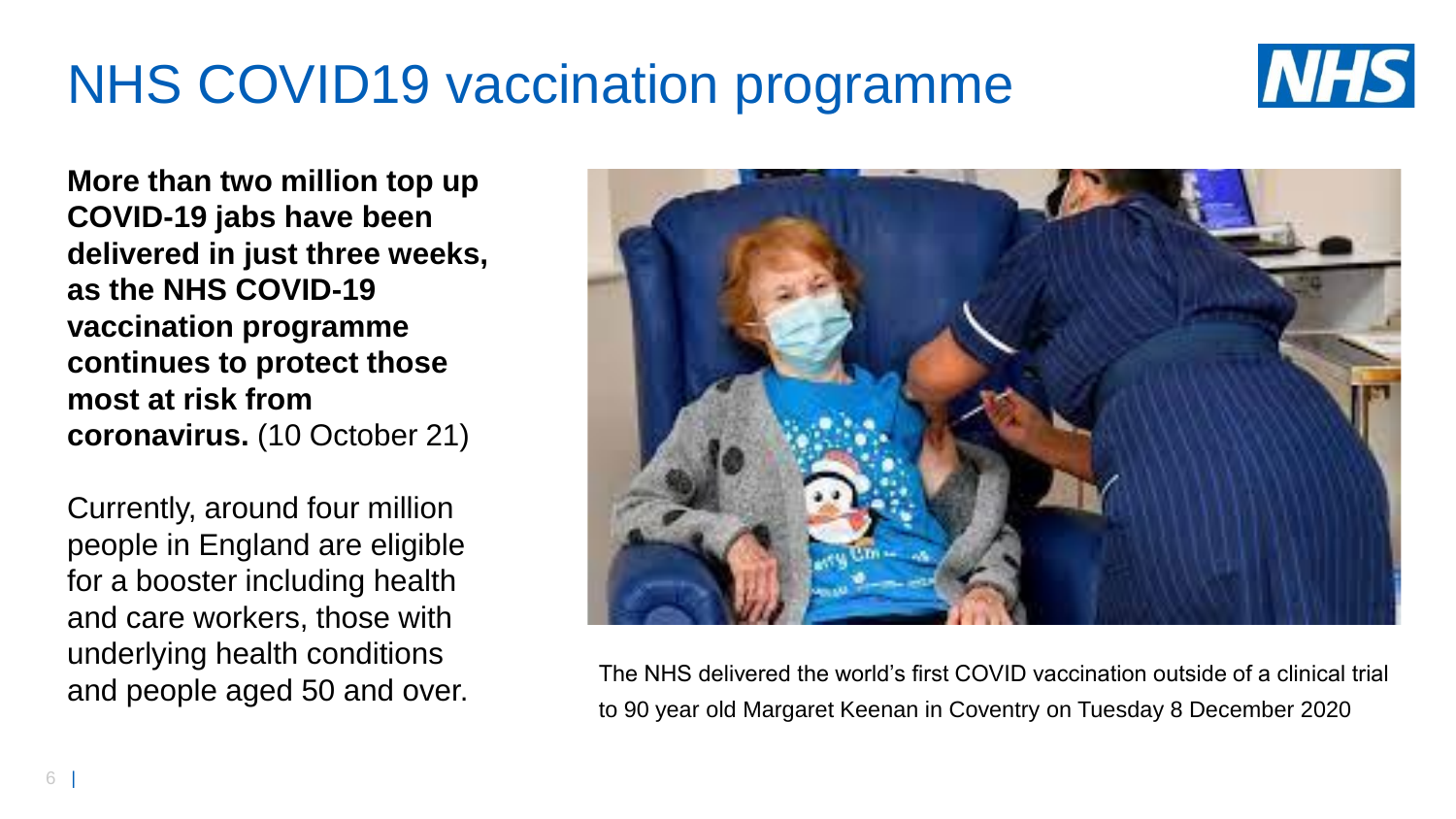# Discharge to assess



**Imagine leaving your home abruptly and never returning to it again.** Imagine being told that you are moving house tomorrow and you have no control over where you are moving to and how much it will cost. **This happened to people prior to March 2020, every day because their assessments for long-term care** took place outside their normal environment.

The Discharge to Assess policy is based on the need for people to have **time to recover** before decisions about ongoing care and support needs are made. This time to recover is critical to:

- ensure assessments do not happen in acute environments, minimising length of stay in hospital;
- prevent over prescription of care
- decrease long term care packages/costs (social care and NHS) through better rehabilitation;
- improve outcomes for people (autonomy and function).

#### **Better outcomes for people**

When people spend less time in hospital there is a reduction in deconditioning (muscle wastage) and hospital acquired infections, as well as psychological benefit of reduced risk of depression

With the focus now on reablement at home to regain confidence and skills, there is a promotion of independence, a reduction in long-term care needs and less risk of overprescribing of care

With time to recover at home, people and their families/carers are supported through the initial post-discharge period and given time to consider realistic long-term care and support options.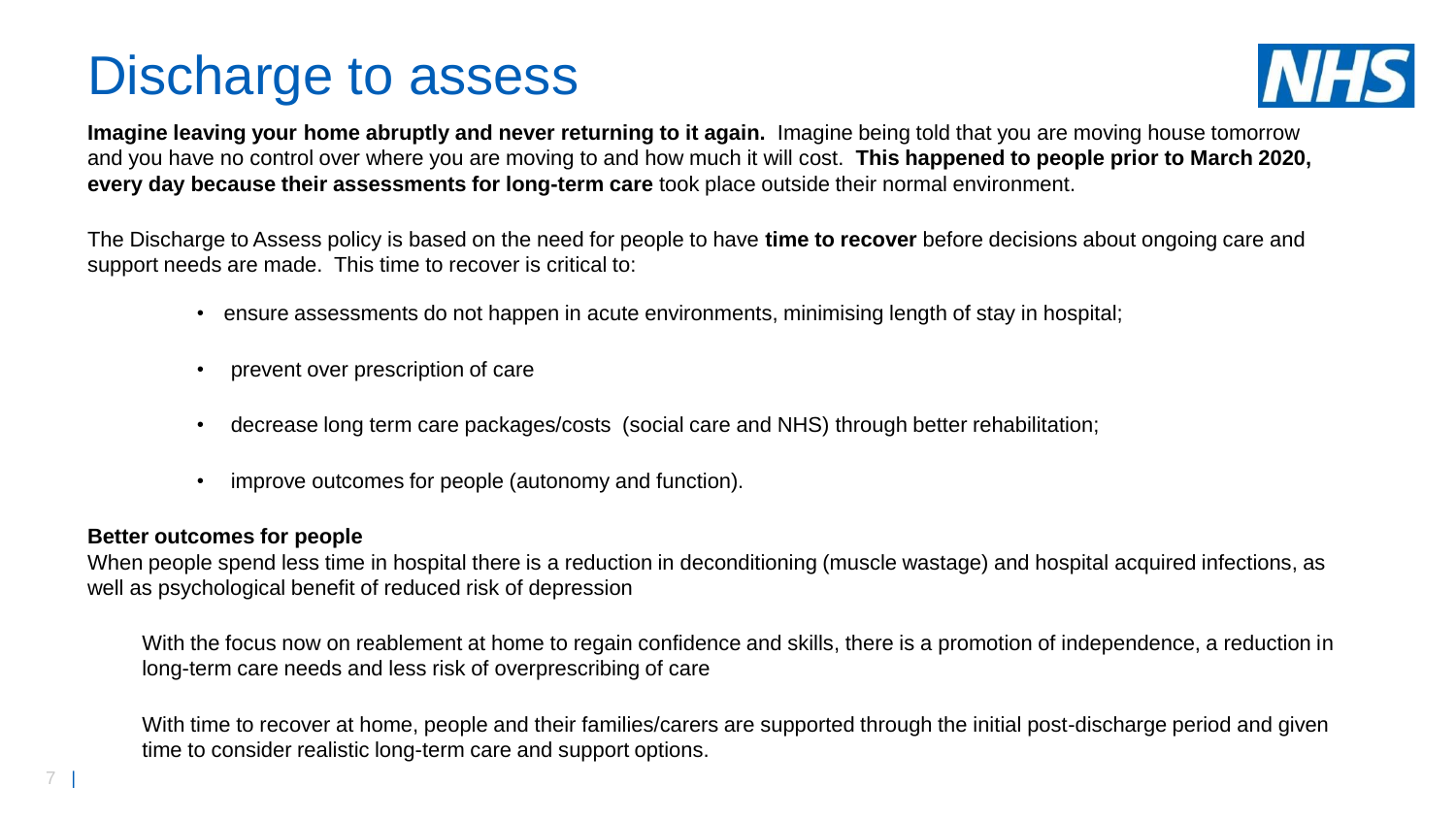# A positive impact across the country

The [#DischargeToAssess](https://twitter.com/hashtag/DischargeToAssess?src=hashtag_click) Home First+ service brings together GPs, nurses, therapists, social care and continuing healthcare practitioners into 1 team. They aim to prevent unnecessary hospital admissions, facilitate discharge and provide support after to reduce [readmissions.](https://twitter.com/NHSEnglandCHS/status/1445388318137634817/photo/1) 



- **Outcomes of the Home First+ Discharge to Assess Case Study:**
- Improved discharge planning- Streamlined processes
- Integrated working by Health and Care organisations, avoids duplication
- Place based approach to patient flow
- Reduced Length of Stay for patients of Sutton
- Reduced number of stranded (7+ days) and super stranded patients (21+ days)

@NHSEnglandCHS

#HomeFirst #DischargeToAssess

Midlands Partnership NHS Foundation Trust @ @mpftnhs · Jun 18 #feedbackfriday today is for Home First Stoke. The team of nurses, therapists, care & support workers, ensure the right support is in place for those who require it following hospital discharge, inc rehab goals, support for carers, equipment & self-help advice. Well done team!

> "Service is exceptional - Having this service has improved my own mental health and wellbeing and made a marked difference to my husband. I am amazed at how well the staff have been helping my husband to progress."



Fantastic and pioneering partnership working in #Somerset - helping our patients get home as quickly and safely as we can. Find out more

Somerset Council & @SomersetCouncil Apr 23 NEW! Covid Catch Up - learn how we're working closely with the local NHS and care providers to ensure people safely return home from hospital as quickly as possible

Watch the video: bit.ly/3dFTtrt

Read more: bit.ly/2PjObbM / bit.ly/2QNvnlu



2:32 PM - Apr 23, 2021 - Twitter Web App



#### [@NHSEnglandCHS](https://twitter.com/NHSEnglandCHS)



Find out how Home First+, an integrated approach to patient flow in Sutton, led to reduced length of stay + stranded patients and appropriate care moving i to the community:

[https://future.nhs.uk/RLHSNN/view?objectID=263840](https://t.co/gAEH0MGEb7?amp=1) 48… 2/2 [#HomeFirst](https://twitter.com/hashtag/HomeFirst?src=hashtag_click) [#DischargeToAssess](https://twitter.com/hashtag/DischargeToAssess?src=hashtag_click)

[@epsom\\_sthelier](https://twitter.com/epsom_sthelier) [@SurreyDownsHC](https://twitter.com/SurreyDownsHC) [@ECISTNetwork](https://twitter.com/ECISTNetwork)



My current favourite chart

In 2017 we set about cutting post medically safe length of stay @nottmhospitals in collaboration with @Notts ICS teams.

This has led to changes that are saving 21000 beddays/yr. That's 2 wards of patients per day not having their precious time wasted

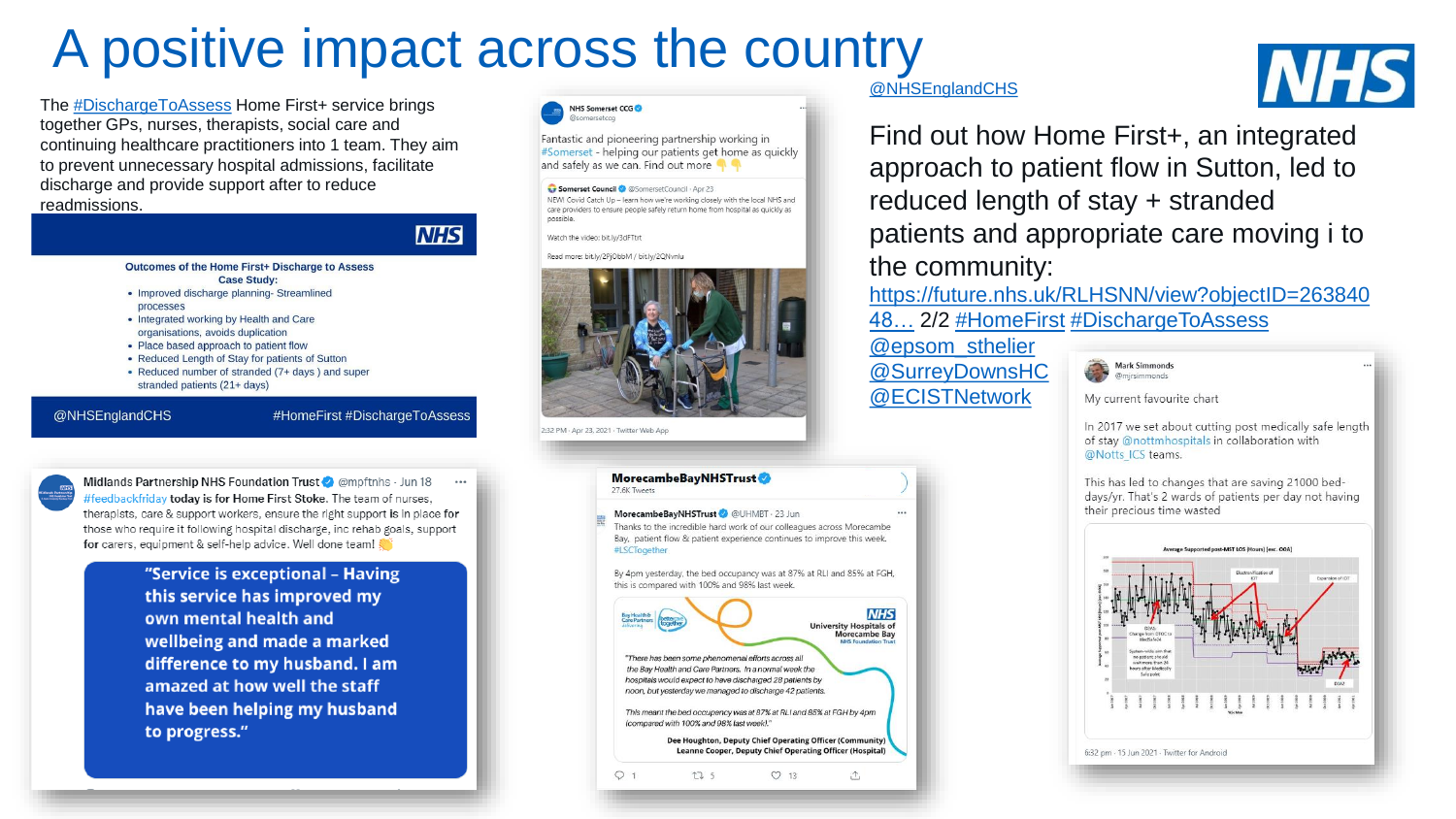# COVID Oximetry@home



The use of pulse oximetry has been expanded as part of the NHS response to coronavirus.

Since May 2020, **over 500k** pulse oximeters from the national supply have been distributed to CCGs, trusts, care homes and ambulance services to support people at risk from COVID to be safe at home, and get the NHS treatment they need quickly.

The service is usually offered by general practice working alongside community teams. People are provided with a pulse oximeter and supporting information to monitor their oxygen saturation levels at home for up to 14 days, supported by carers and/or family members where appropriate.

Resources for PCNs and professionals are available on the NHS England and NHS Improvement website: [NHS England » COVID Oximetry @home](https://www.england.nhs.uk/nhs-at-home/covid-oximetry-at-home/)

For more information contact [england.home@nhs.net](mailto:england.home@nhs.net)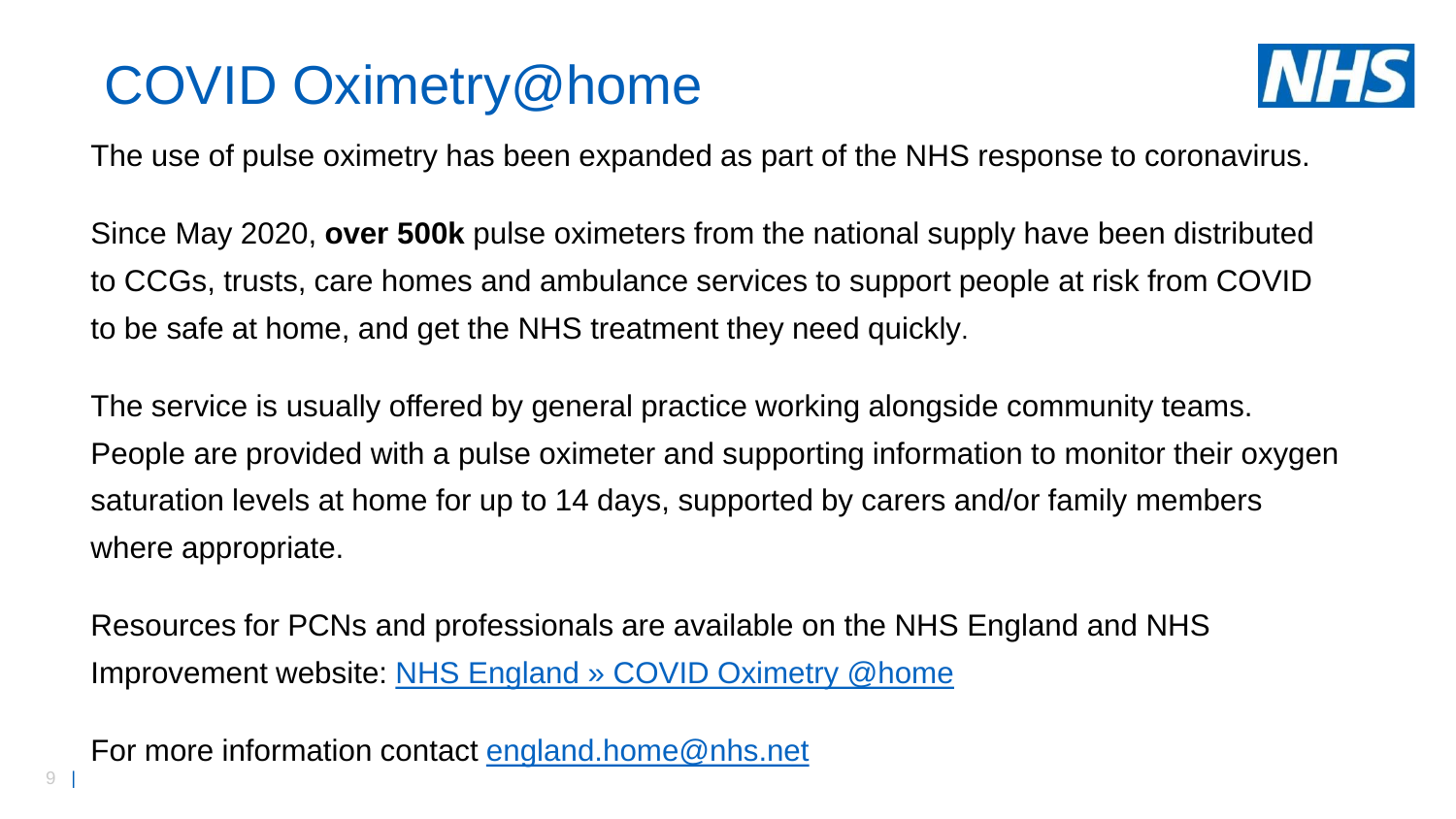### "Boost out-of-hospital care and dissolve the historic divide between primary care and community health services"



#### **2hr crisis response**

"Now expanded community health teams will be required under new national standards to provide fast support to people in their own homes as an alternative to hospitalisation, and to ramp up NHS support for people living in care homes."

#### **Enhanced Health in Care Homes**

People living in care homes should expect the same level of support as if they were living in their own home. We will upgrade NHS support to all care home residents who would benefit by 2023/24, with the EHCH model rolled out across the whole country over the coming decade as staffing and funding grows. "

#### **Population health and anticipatory care**

"Local NHS organisations will increasingly focus on population health and local partnerships with local authority-funded services, through new Integrated Care Systems (ICSs) everywhere."

#### **Discharge to assess**

10 | cognitive deconditioning complications." "The NHS and social care will continue to improve performance at getting people home without unnecessary delay when they are ready to leave hospital, reducing risk of harm to patients from physical and

### **The NHS Long Term Plan**



The NHS Long Term Plan committed to increase investment in primary medical and community services by **£4.5bn** in real-terms across the five year period.

www.longtermplan.nhs.uk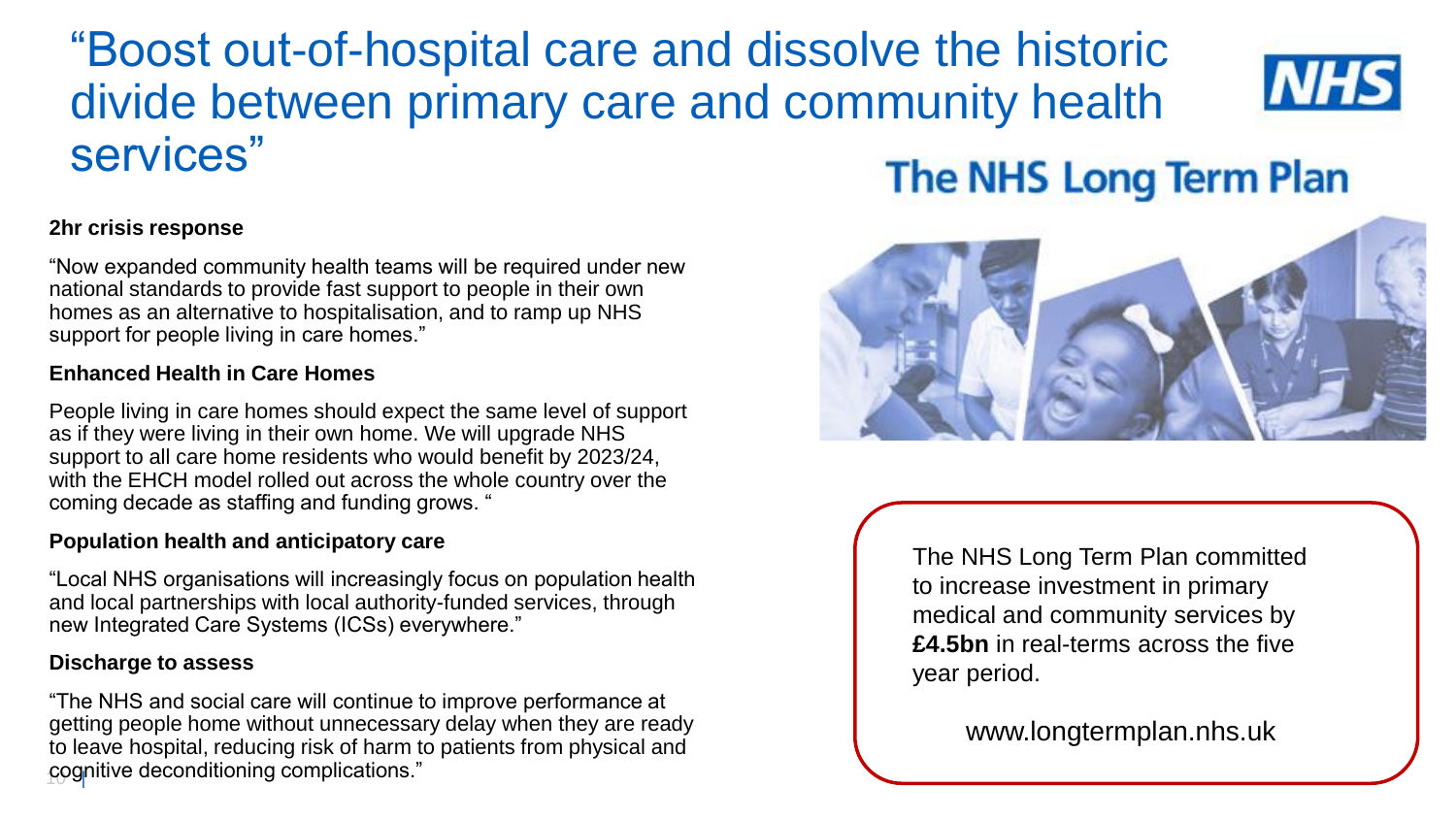# 2hr crisis response

**NHS** 

**By end March 2022 everyone over the age of 18 in England will have access to a crisis response service within two hours, 8am-8pm, seven days a week.**

Guidance on implementing the two-hour standard was published in July 2021.

As a minimum, all ICS planners commissioners and providers must:

- provide services at scale: to achieve full geographic coverage of two-hour crisis response care across systems
- provide services from 8am- 8pm, 7 days a week
- accept referrals into crisis response services from all appropriate sources and make crisis response services accessible via NHS 111
- submit complete data returns to the Community Services Data Set (CSDS) to demonstrate the achievement of the two-hour standard.



#### **Current progress on implementing the national standards**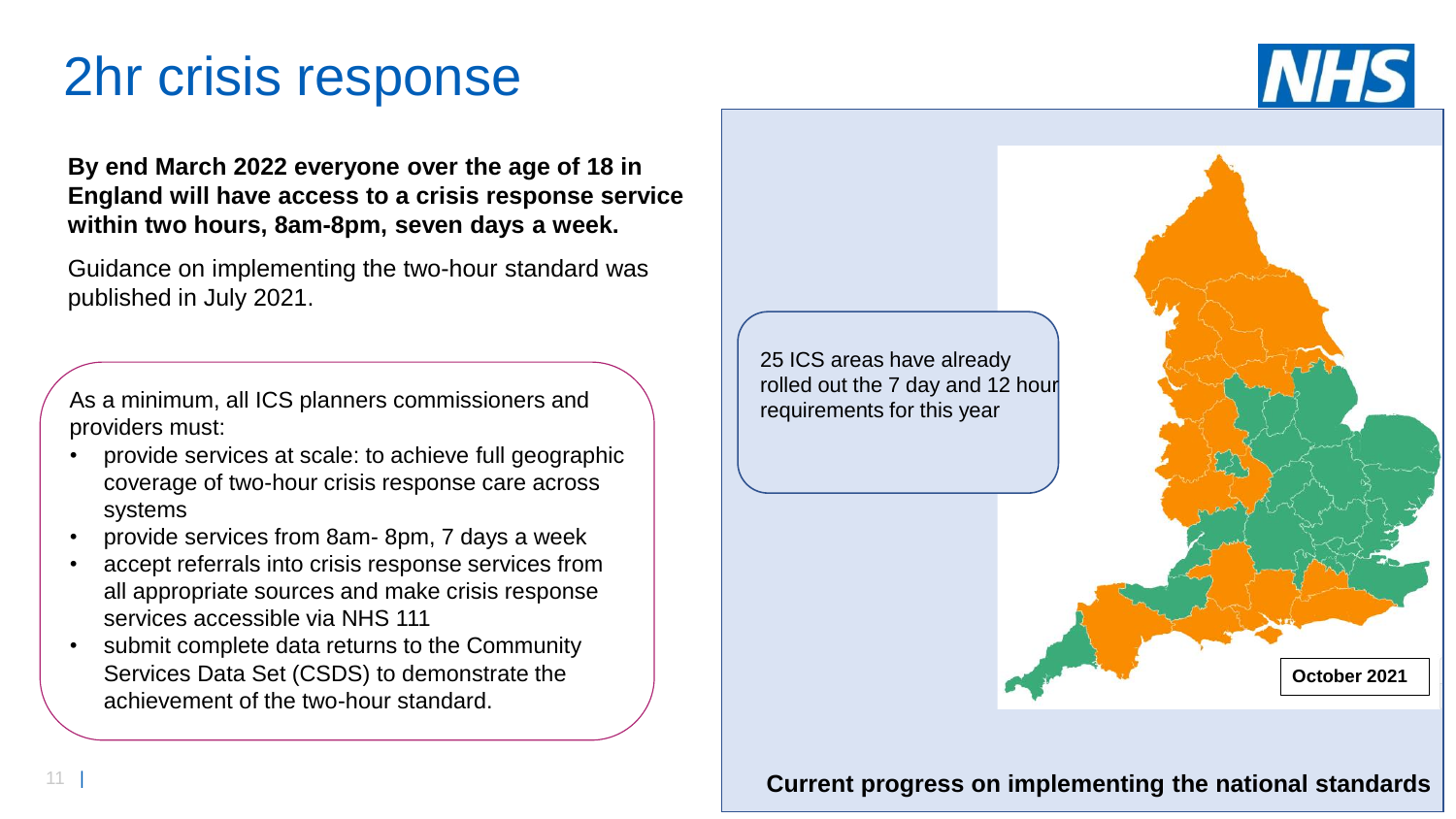## Enhanced Health in Care Homes priorities 2021/22





**Care Learning Platform:** defining the knowledge and skills a new care worker would need across 4 key clinical areas to support the delivery of EHCH



**Roll out of managing deterioration training in care homes:** to support care staff to identify and act early on a deteriorating resident by measuring soft signs of deterioration



**Evaluation of impact of Multi-Disciplinary Team funding:** to understand where further development support may be helpful



**Production of animation 'what a good care home round looks like':** to support all members of the care home MDT in setting up and running a successful home round



**Activities and Impact Dashboard creation:** evidencing the impact of full EHCH implementation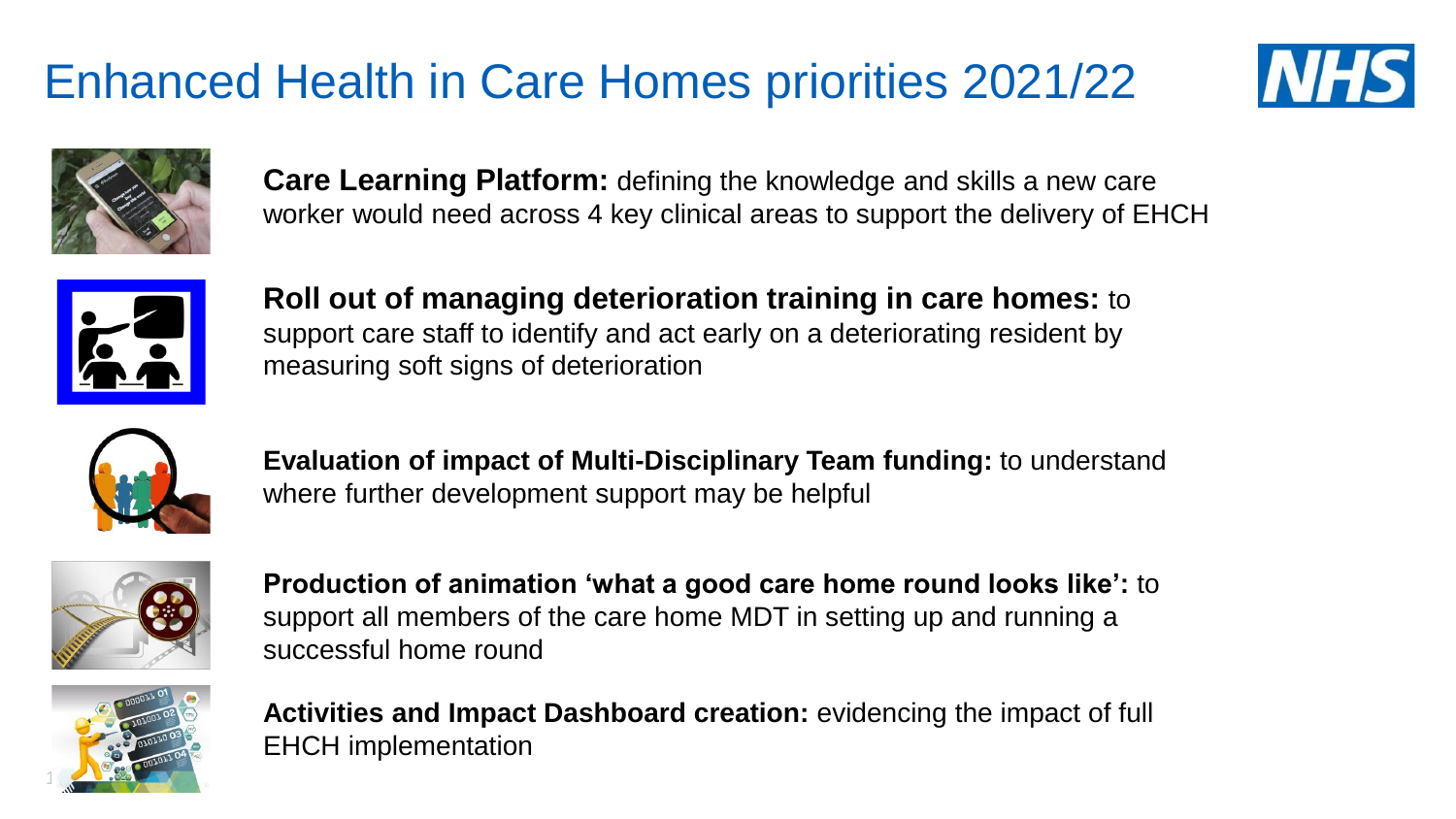# Anticipatory Care



New requirements on Primary Care Networks (PCNs) from October 2021 have been substantially scaled back, to recognise the pressures on general practice. New requirements will be introduced in the priority areas of Cardiovascular Disease and Tackling Neighbourhood Health Inequalities, recognising their importance to the recovery of NHS services and inequalities exposed by the pandemic.

New requirements for **Anticipatory Care** and Personalised Care are deferred until April 2022.

All the services are all intended to support a population health management approach whereby PCNs work together to identify their highest need populations and ensures that they receive services which proactively manage their risk, and facilitates better targeting of community based resources.

The Personalised Care and **Anticipatory Care** services both continue the theme of identifying those who at higher need, and ensuring the best targeting of primary and community care based support for those groups.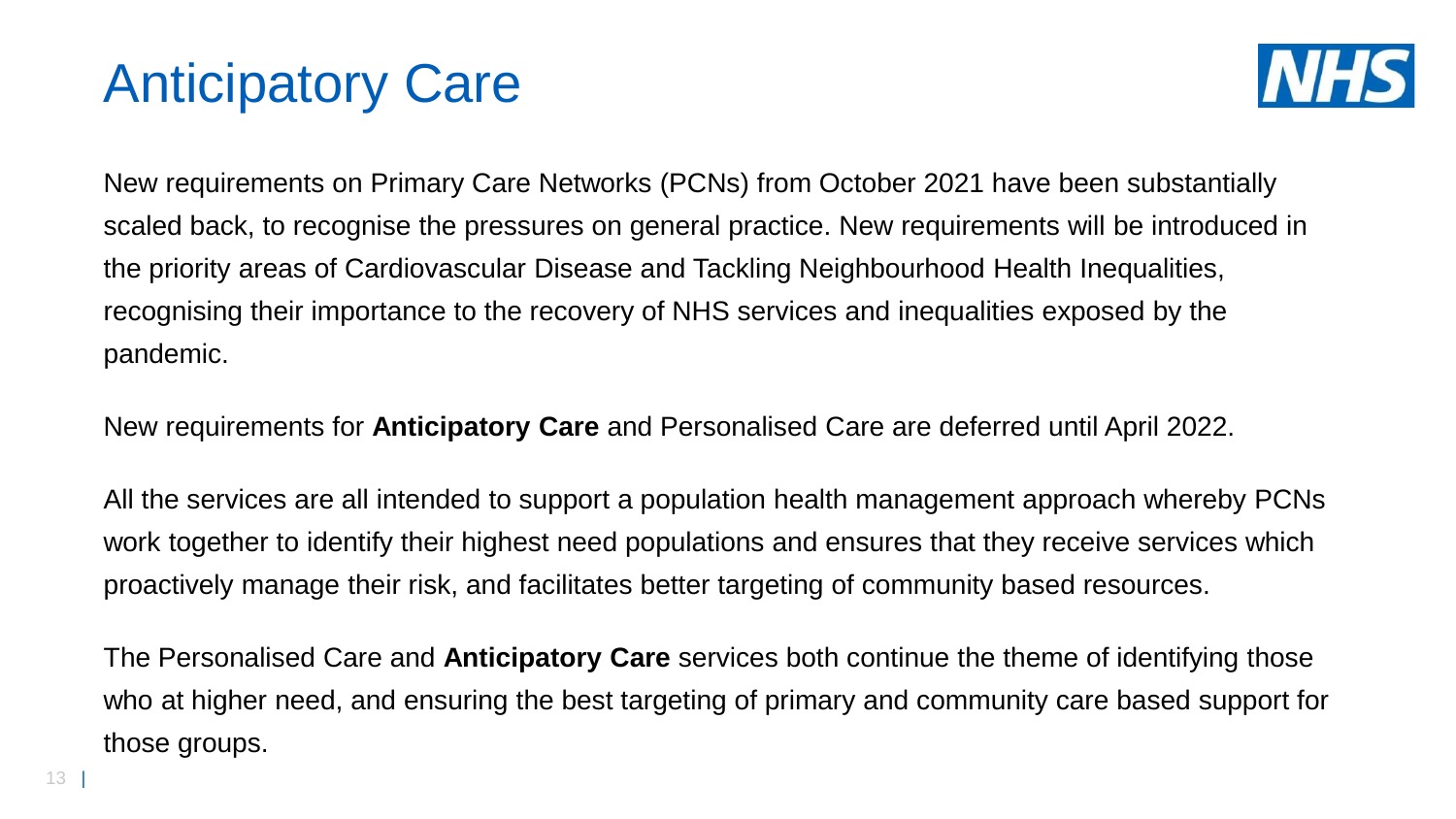# Future ambitions - frailty Virtual Ward



#### **Aim**

- Providing early intervention and proactive support to **reduce hospital conveyances**, **avoidable** admissions, ED visits, and reductions in acute Length of stay through supported discharge.
- Faster, more consistent integrated care across the local system by supporting improved collaboration & coordination of care with **reduced overall cost of care**.



#### **Approach**

• Clinically led development of a national clinical model of care through MDT Clinical Reference Group Digital Discovery to understand how digital, data and technology could improve care delivery



#### **Use of Digital Technology**

- The model is not a "Digital First" approach it's values the hybrid mix and face to face and virtual as appropriate, with a focus on where digital can enable care delivery improving the experience for patients and staff.
- Beyond care delivery effective use of digital, data and technology to support effective service delivery is a key enabler for Virtual Ward and Community Health Services teams



#### **Key Learning**

- This is about new services it's really about new ways of working focused on integration of existing services.
- Digital enablement of virtual wards is already happening, we need to understand where this is working well and help to support others to adopt & adapt for their service



Please get in touch with the team to hear more about the clinical model of care via **email** [england.communityhealthservicesorg@nhs.net](mailto:england.communityhealthservicesorg@nhs.net) or directly to [jane.sproat@nhs.net](mailto:jane.sproat@nhs.net)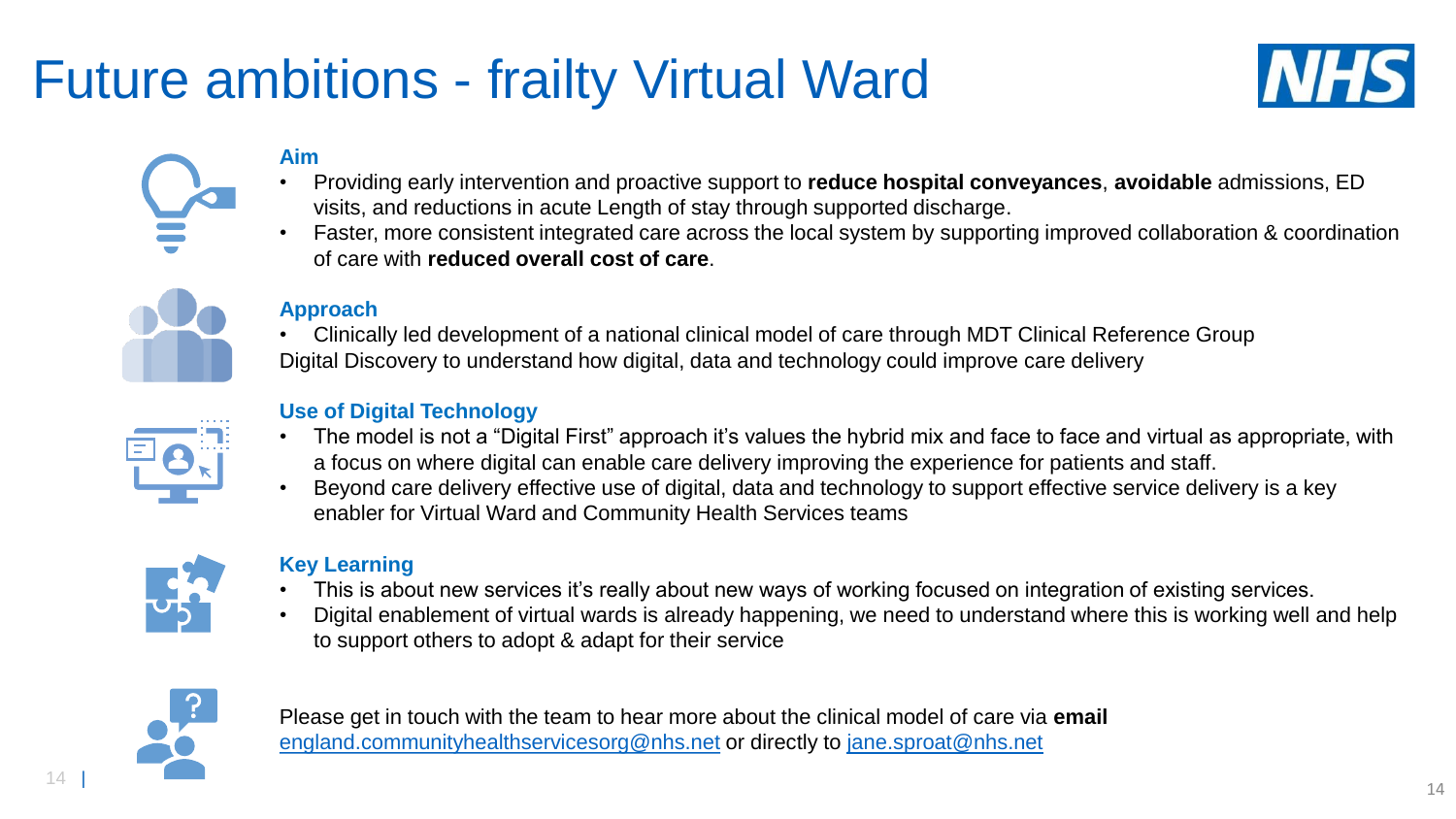# Future ambitions – data extraction

**The data on Community Health Services** is of paramount importance to understand where, what and how services are being provided and to support the providers in their provision.



NHS Long Term Plan launched new **2-hour** for urgent community response. These targets are being tracked using data collected via Community Services Data Set (CSDS).



There are **challenges** associated with the **timeliness** of the submissions and the **quality** of the data which result in publishing the data with a 3-month lag. Results of the current collection mechanism and process does not provide enough insight to understand and support the services.



The recent COVID-19 pandemic resulted in growth in waiting lists and increased waiting times for the NHS services. The need for a **real-time view** of the community data has increased to enable service recovery.